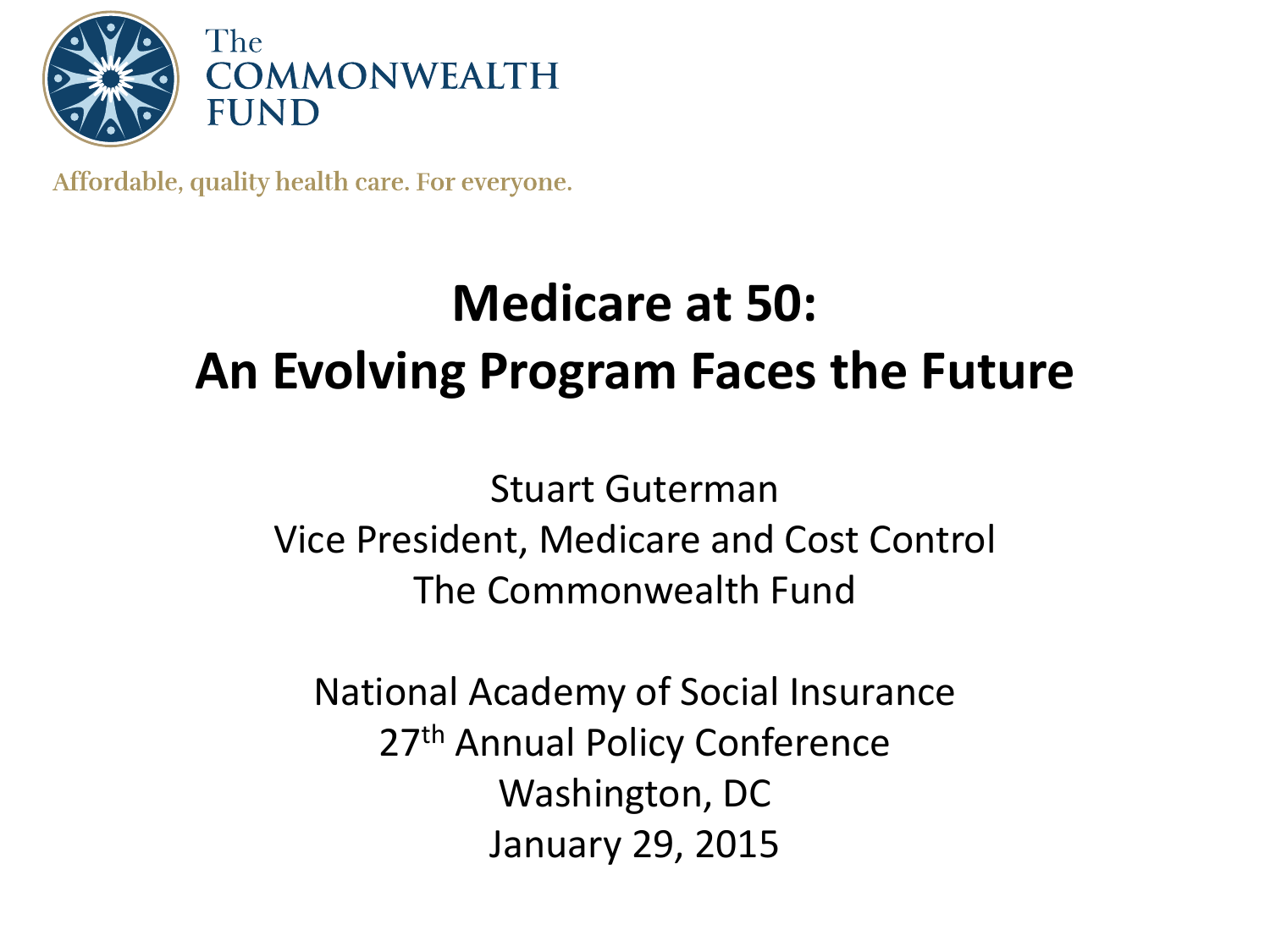### **Medicare is a Multi-Faceted Program**

- A vehicle for coverage to a large and growing population (aged and disabled) with extensive health care needs.
- A program that accounts for a large and growing share of the federal budget and national health spending.
- A platform for developing innovative payment and delivery system models.

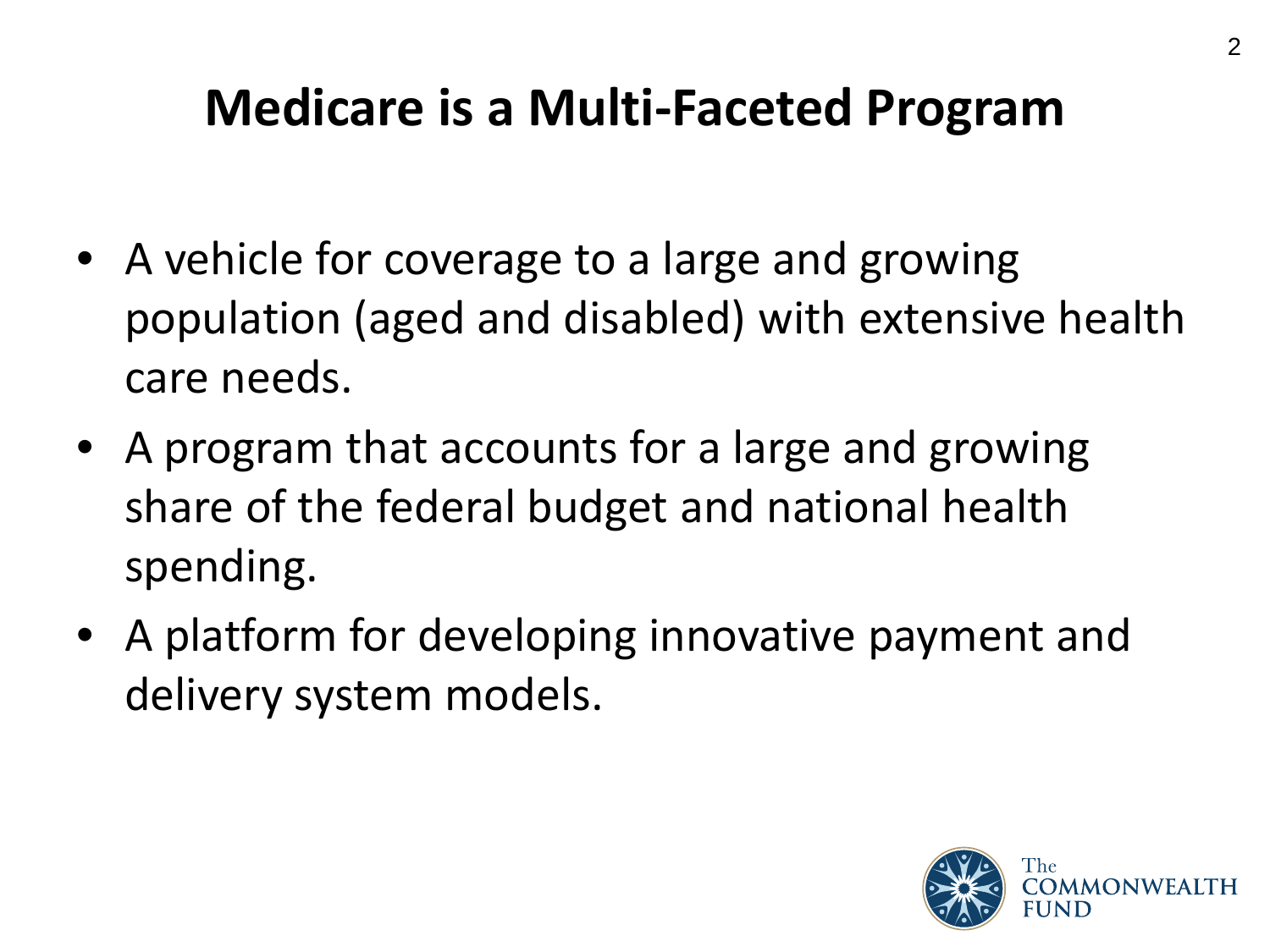### **Medicare's Immediate Impact**

- Increased health insurance coverage.
- Increased access to health care.
- Increased protection against health care costs.
- Decreased disparities by race.
- Desegregation of hospitals (staff and facilities).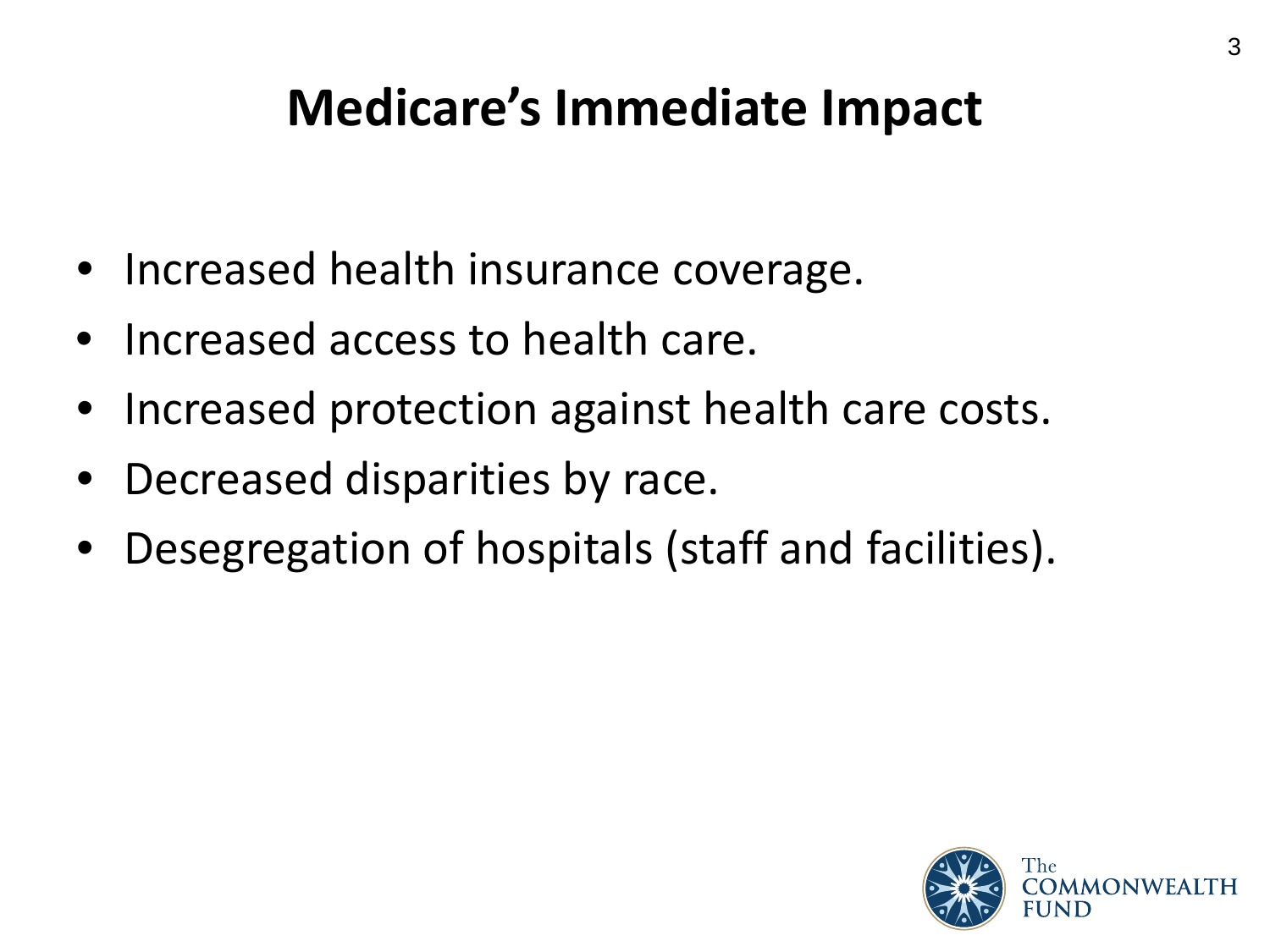### **Percentage of Persons Age 65 and Over With Hospital and Surgical Insurance, 1962-63 vs. 1968**



Source: R.A. Cohen et al. "Health Insurance Coverage Trends, 1959-2007: Estimates from the National Health Interview Survey." *National Health Statistics Reports* Number 17, July 1, 2009.



4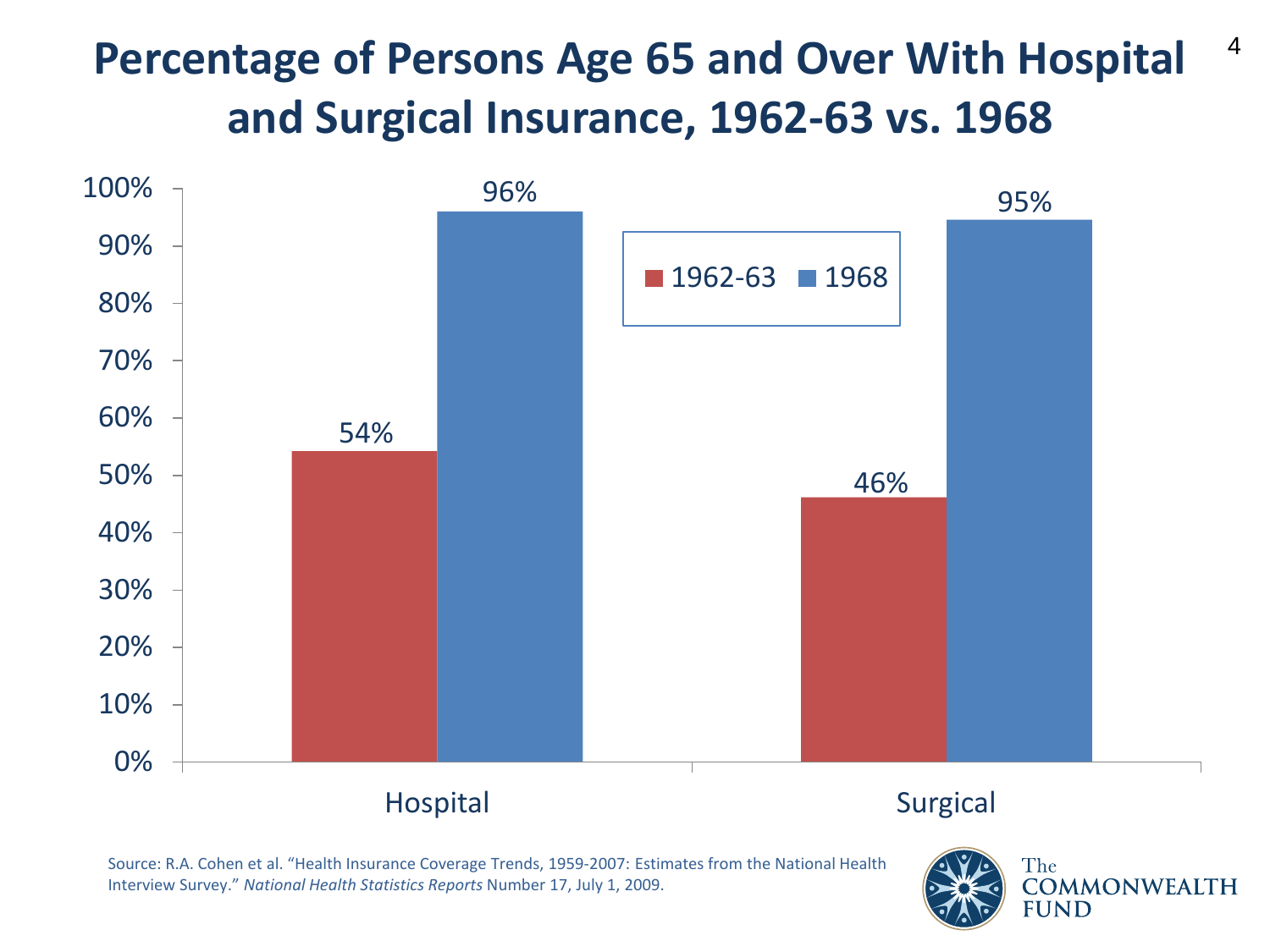### **Percentage of Persons Seeing a Physician During the Year, by Age, 1963 and 1970**



Source: R. Andersen, J. Lion, and O.W. Anderson. *Two Decades of Health Services: Social Survey Trends in Use and Expenditure.* (Cambridge, MA: Ballinger Publishing Co., 1976).

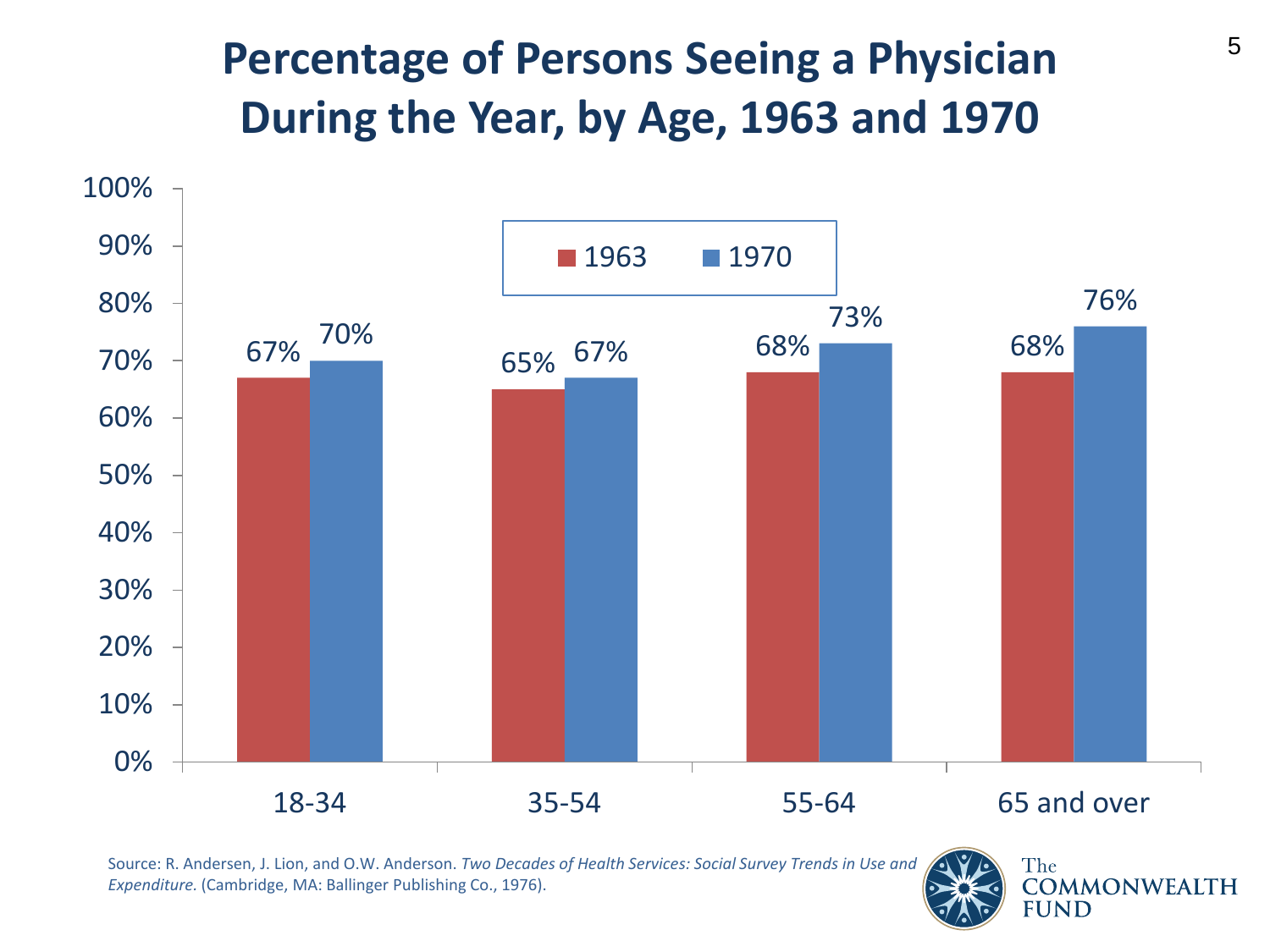#### **Mean Total Charges for Health Care and Out-of-Pocket Payments by Persons Age 65 and Over, 1965 and 1967**  6



Source: R. Loewenstein. "Early Effects of Medicare on the Health Care of the Aged." *Social Security Bulletin* April 1971 34(4).

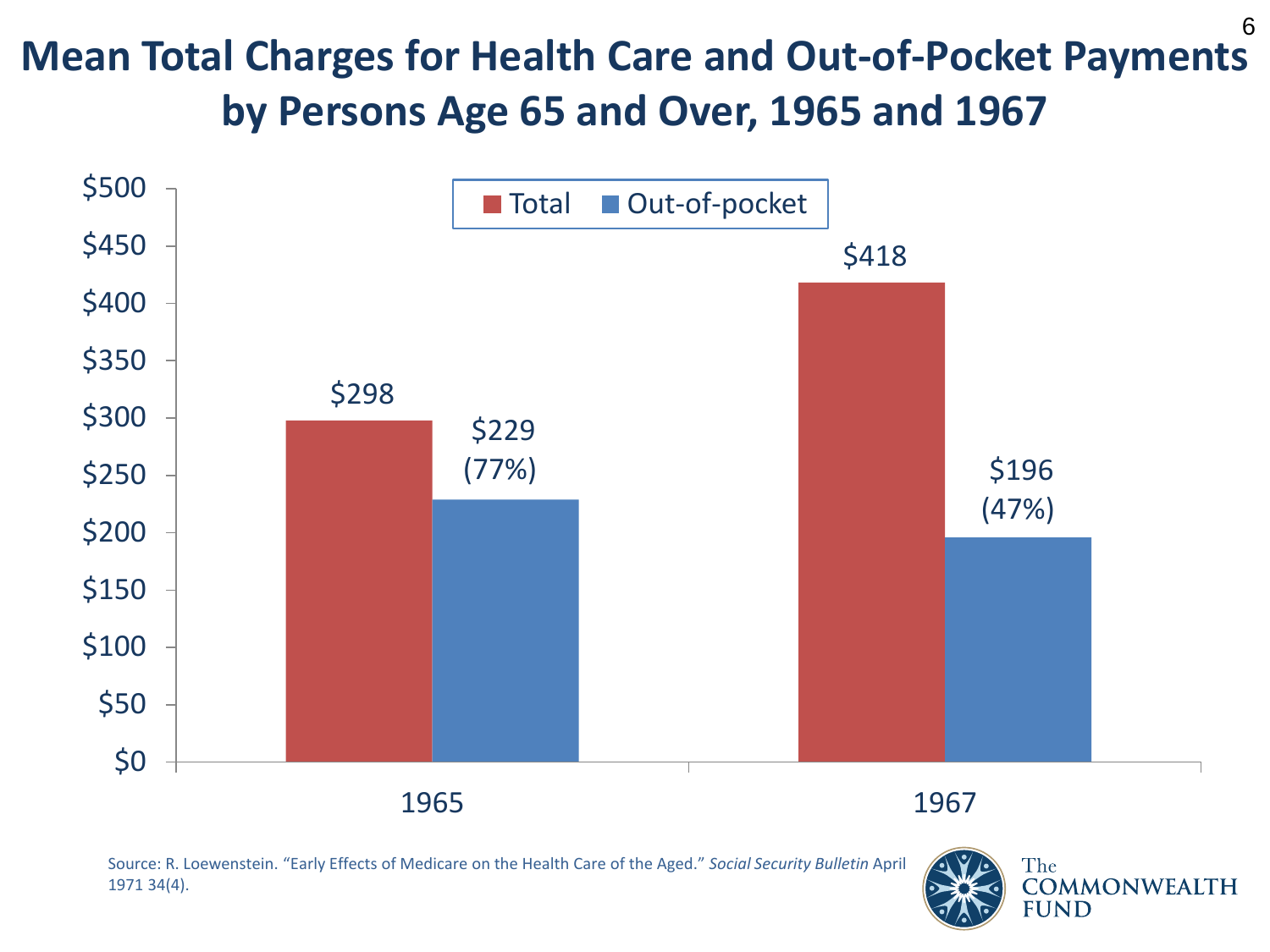#### **Short-Stay Hospital Utilization by Persons Age 65 and Over, by Race, 1965 and 1967**



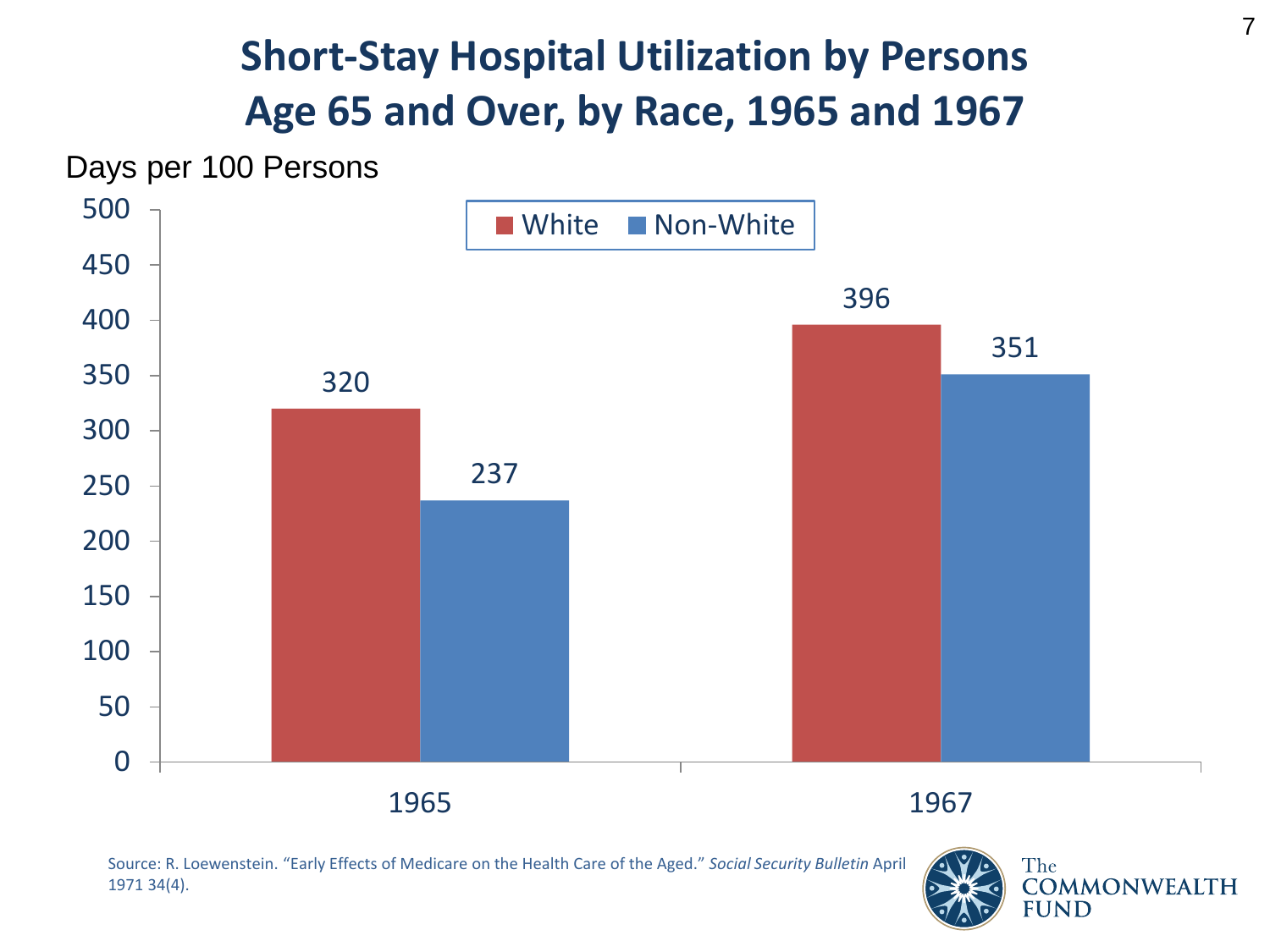### **Medicare Beneficiaries Have Fewer Access Problems and Greater Protection Against the Financial Burden of Illness**



Source: Commonwealth Fund 2012 Biennial Health Insurance Survey. Note: Any access problems due to costs includes did not fill a prescription, did not get needed specialist care, skipped recommended test or follow-up, or had medical problems but did not visit doctor; Any bill problem or medical debt includes not able to pay bills, contacted by collection agency for unpaid medical bills, had to change way of life because of medical bills, or have medical bills or debt being paid off over time.

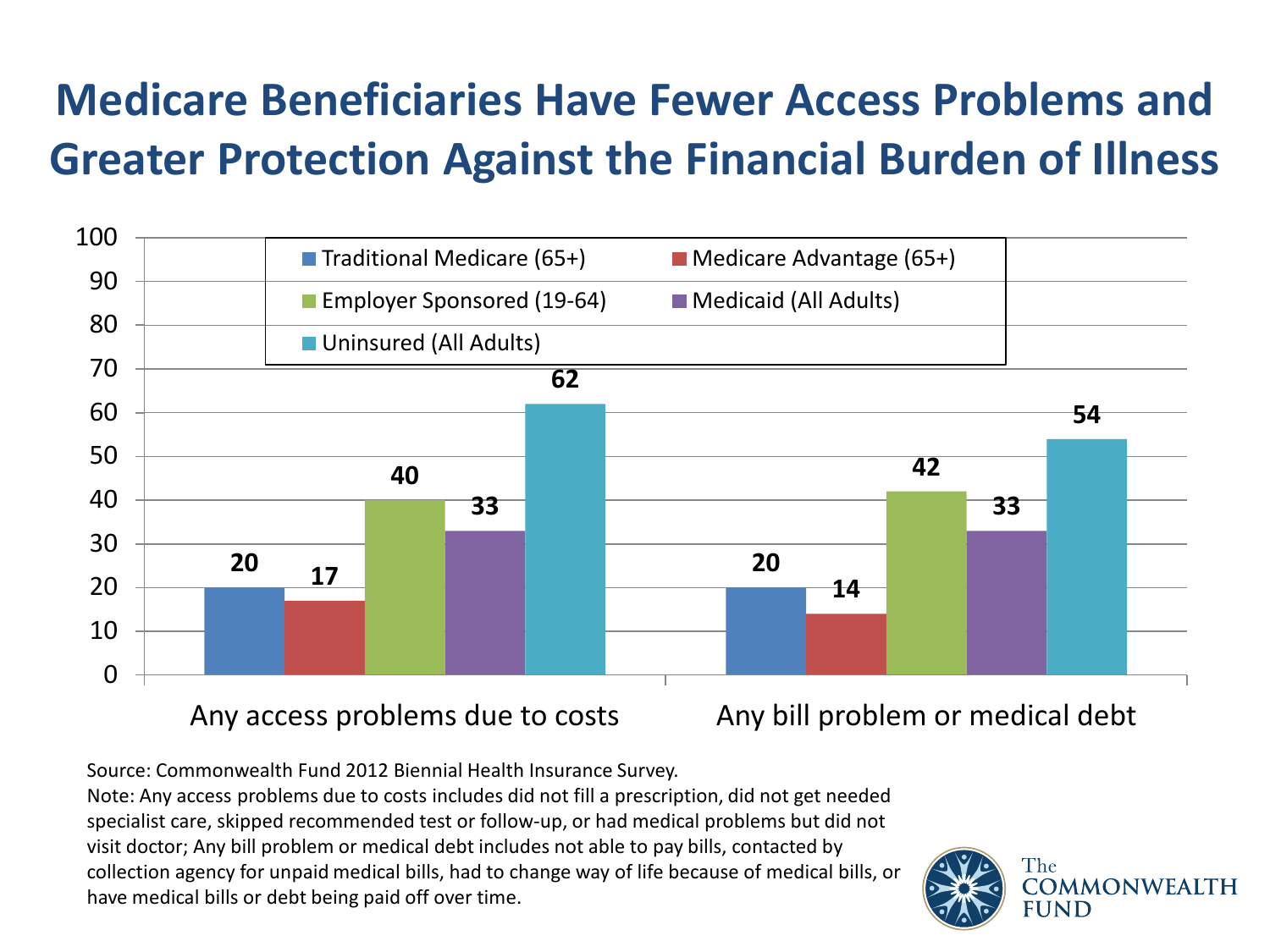## **Medicare Has Evolved Over Time**

- Increased eligibility (disabled added in 1972).
- Increased coverage (drug coverage added in 2006).
- Expanded role of private plans (Medicare risk program established in 1972 -> Medicare Advantage).
- Payment reform (prospective payment for hospitals in 1983, physician fee schedule in 1992, other prospective payment systems in 1997, Accountable Care Organizations in 2012).
- Quality improvement (Professional Standards Review Organizations in 1972 -> Quality Improvement Organizations, value-based payment initiatives).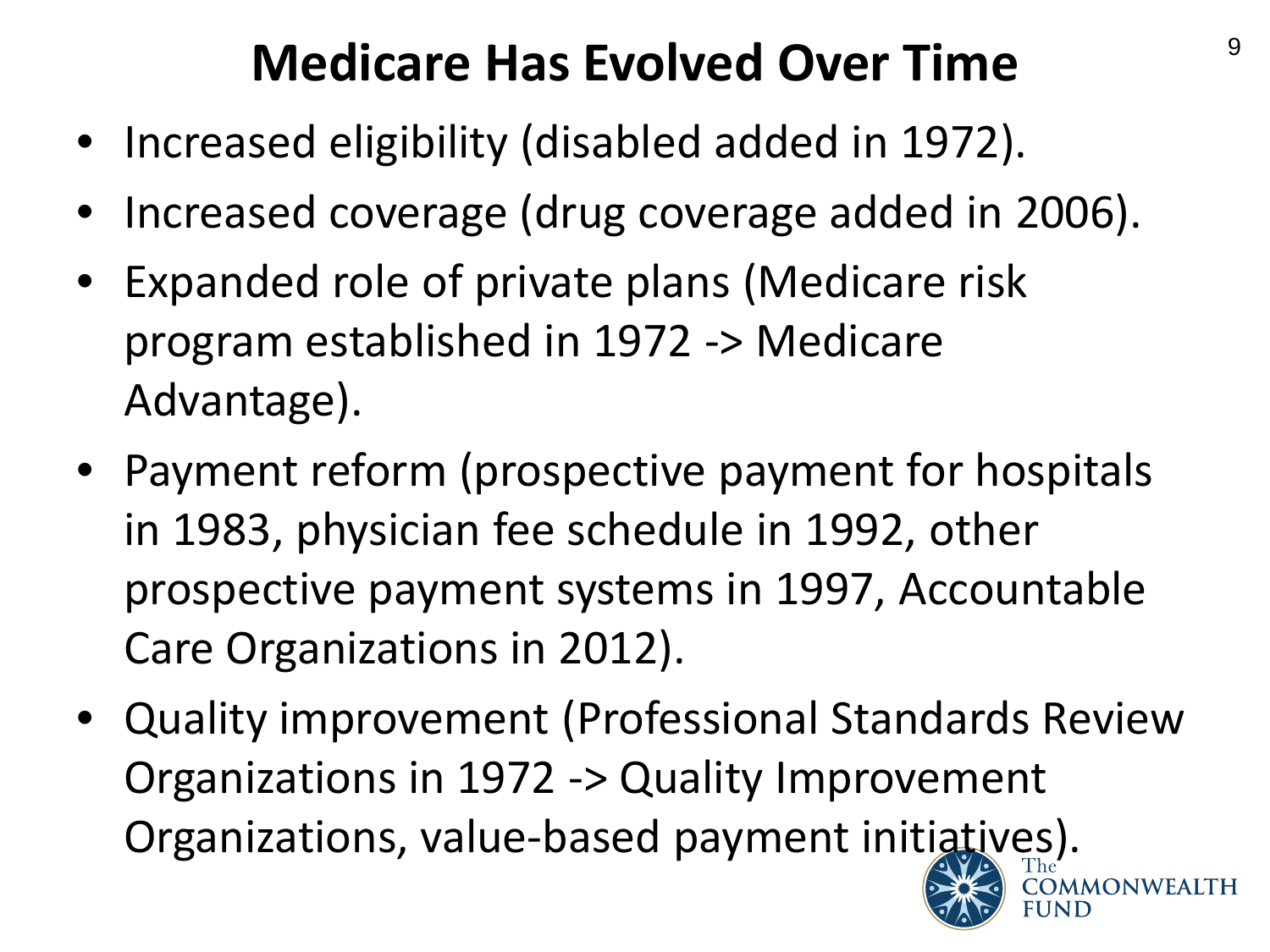# **The Affordable Care Act and Medicare**

- ACA mostly known for provisions expanding health insurance coverage, but also included important provisions to improve care for Medicare beneficiaries while slowing Medicare spending:
	- Extended coverage to all effective preventive services with no patient cost-sharing.
	- Eliminates the "doughnut hole" in Medicare prescription drug coverage.
	- Encourages payment and delivery system reform.
- Initiatives to encourage and reward changes in how health care is organized, delivered, and paid for:
	- Center for Medicare and Medicaid Innovation
	- Patient-Centered Medical Homes
	- Accountable Care Organizations
	- Bundled payment
	- Multi-payer initiatives

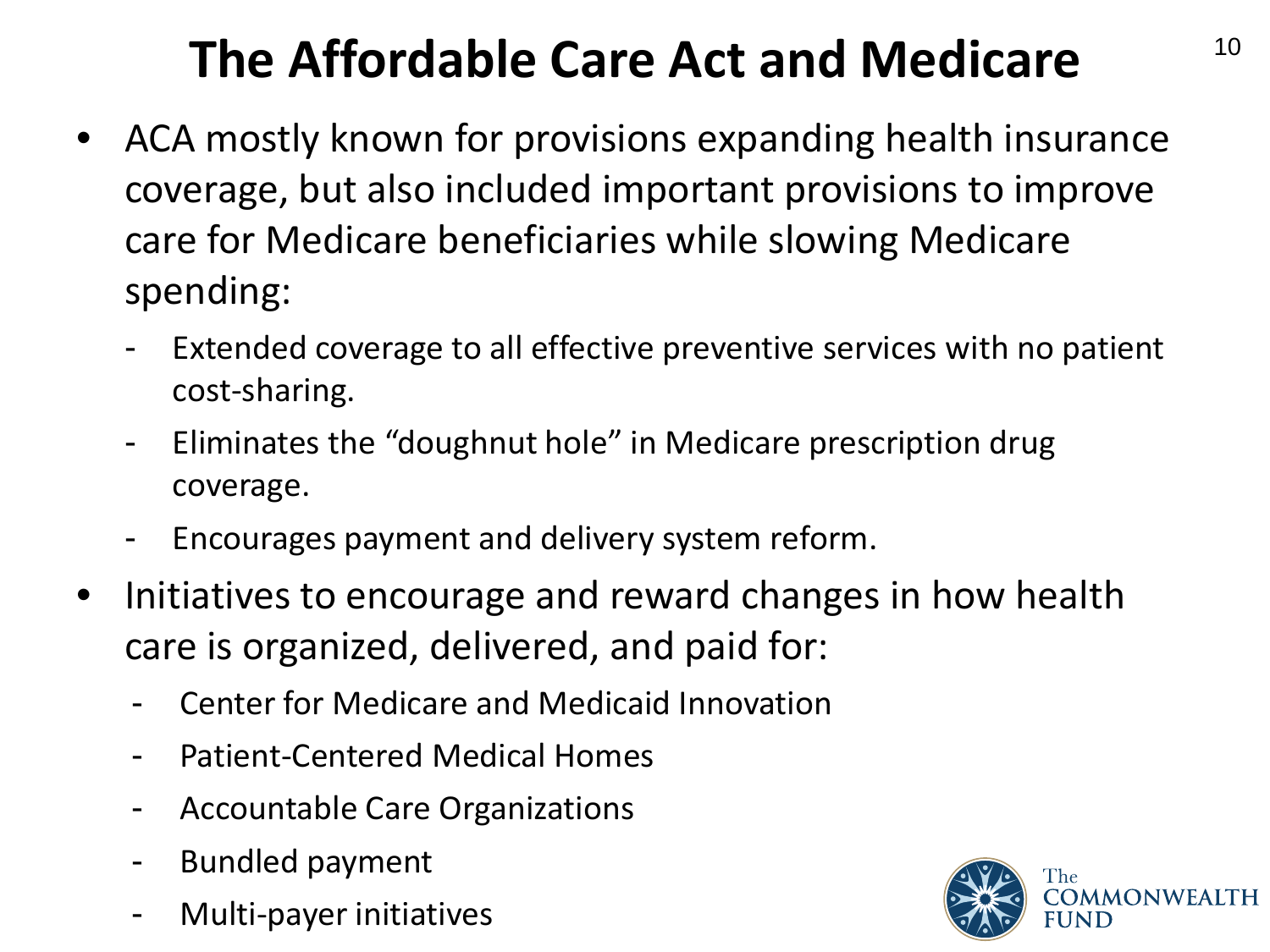# **Ongoing Challenges**

- Rising expenditures—spending per beneficiary slowing, but rising number of enrollees -> rapid increase in total spending.
- Chronic illness—changing beneficiary needs in a program designed for acute care.
- Program fragmentation—beneficiaries in traditional Medicare obtain coverage from Part A (Hospital Insurance), Part B (Supplementary Medical Insurance), Part D (Prescription Drug Coverage), private supplemental (Medigap) coverage.
- Coverage gaps—high deductibles/copays, no limit on out-of-pocket costs, no coverage for long-term care.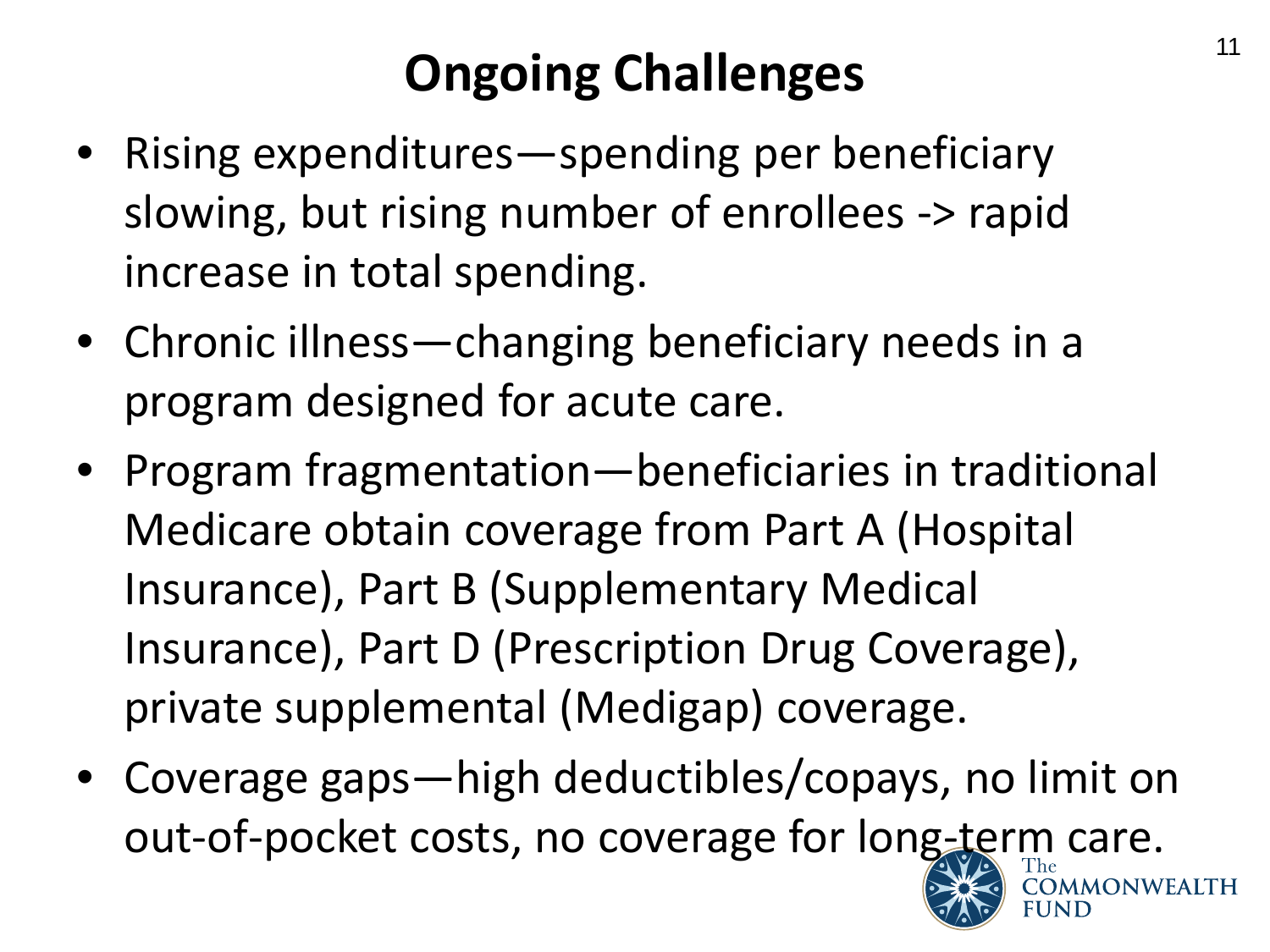### **Projected Annual Growth Rates for Total Medicare Spending, GDP, Medicare Enrollment, Spending per Beneficiary, and GDP per Capita, 2013-2023**



Source: Centers for Medicare & Medicaid Services, Office of the Actuary. National Health Expenditure Projection

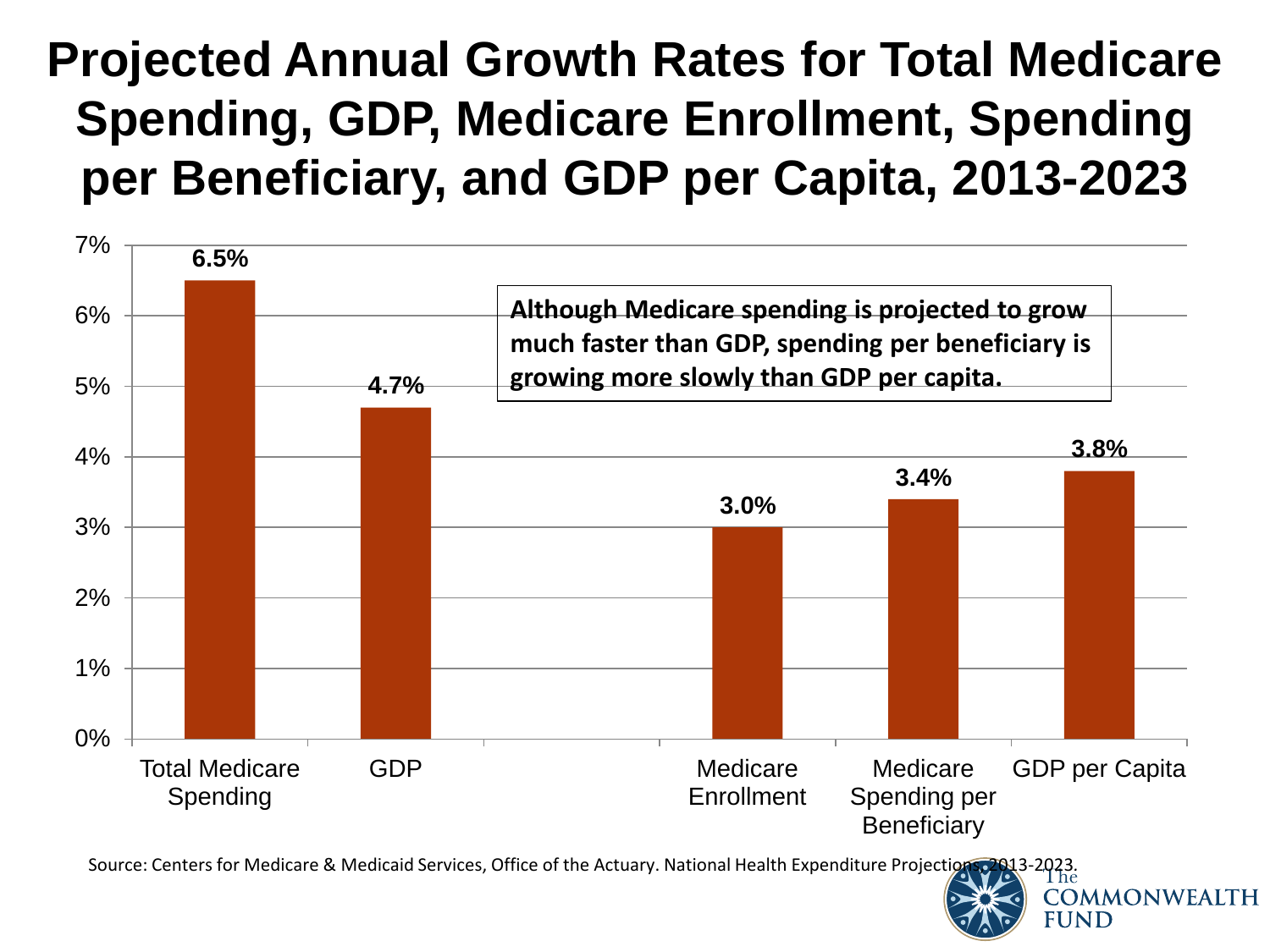### **Median Out-of-Pocket Health Spending as a Percent of Income Among Medicare Beneficiaries, by Health Status and Income, 2006**



SOURCE: T. Neuman, J. Cubanski, J. Huang, and A. Damico. "How Much Skin in the Game Is Enough? The Increasing Financial Burden of Health Spending for People on Medicare." Kaiser Family Foundation Data Spotlight, June 2011.

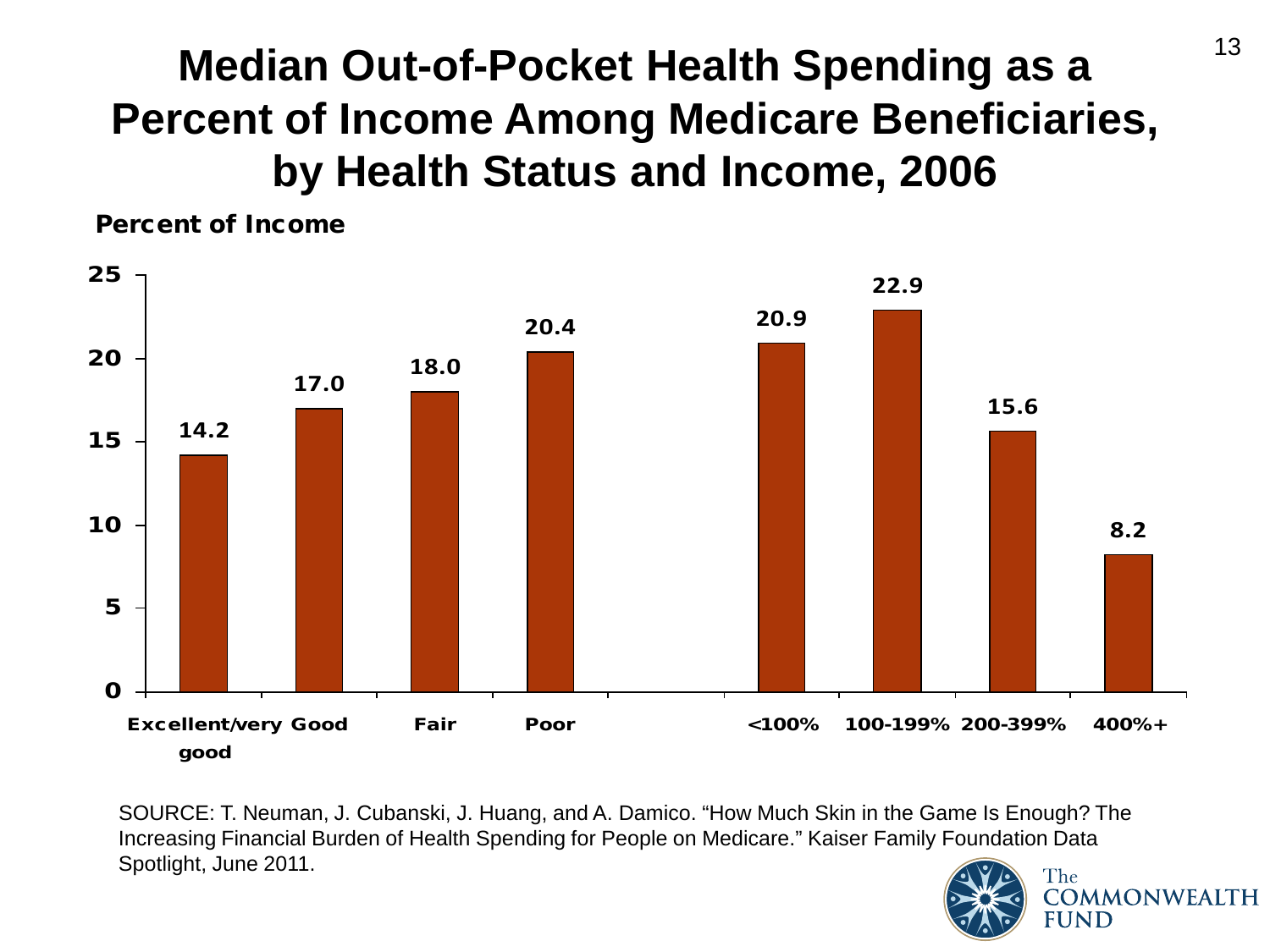#### **Beneficiaries with Multiple Chronic Conditions Account for a Disproportionate Share of Spending in Traditional Medicare (2009 Data)**



Source: Centers for Medicare & Medicaid Services. "Chronic Conditions Among Medicare Beneficiaries Chartbook: 2012 Edition."

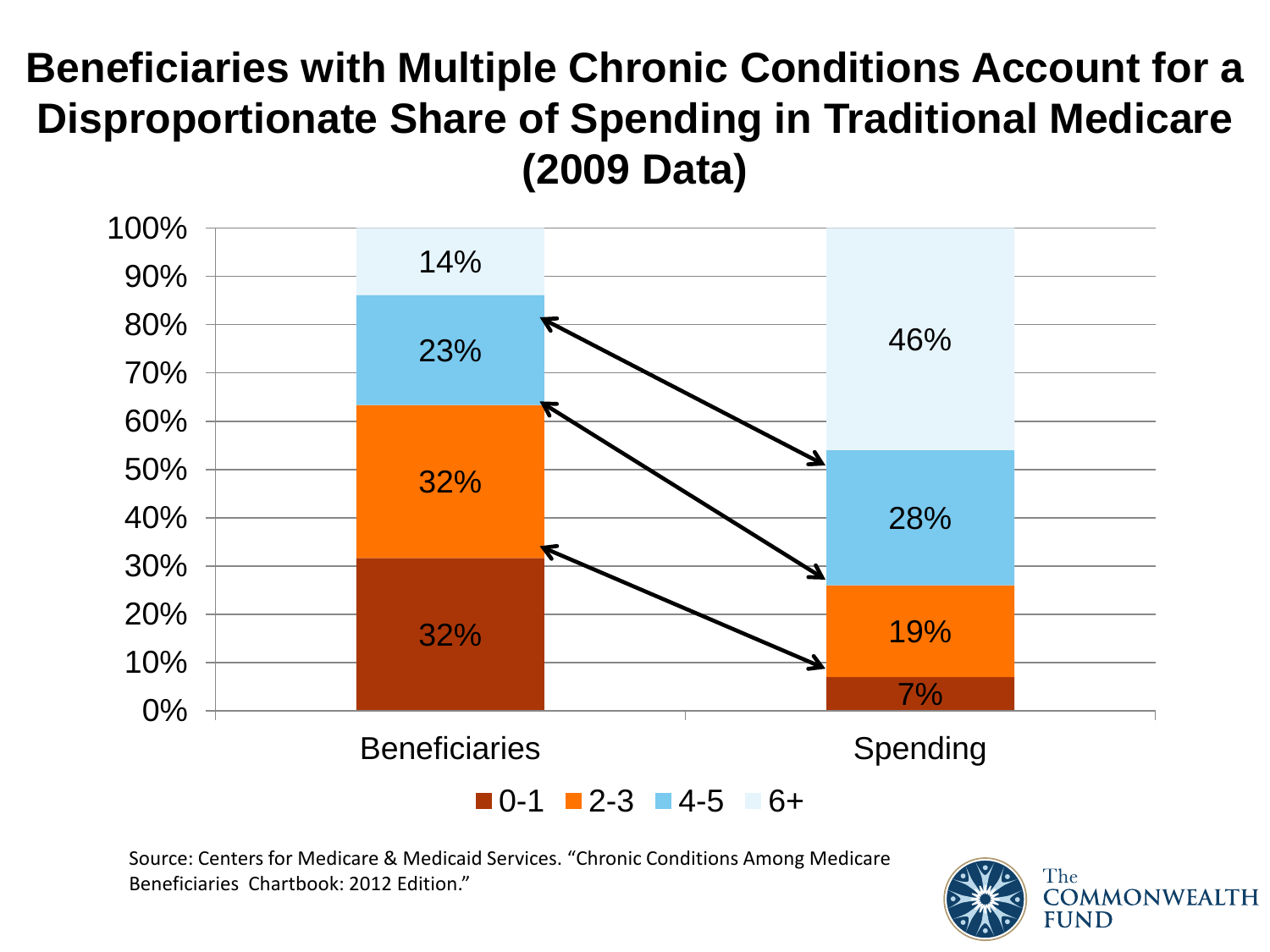# **Conclusions**

- Medicare has been successful in achieving its basic mission: providing access to care and stable coverage to aged and disabled Americans.
- An aging population and the rising cost of health care have focused increased attention on controlling health spending while improving the quality of care and population health.
- As the country's largest health care purchaser, Medicare can play an important role in improving quality, promoting coordinated care, and controlling costs—both for its beneficiaries and throughout the health system.